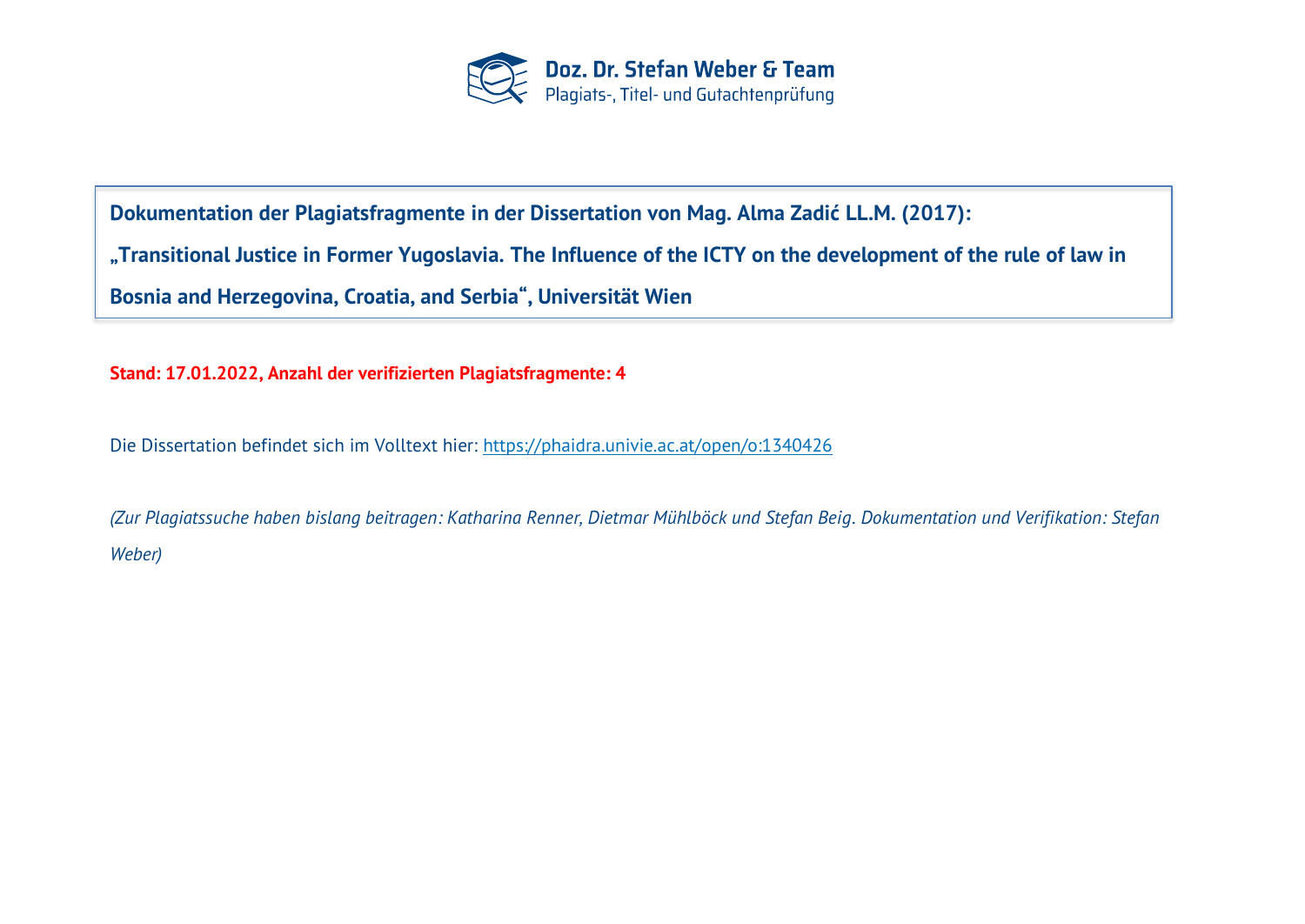

## **Plagiierte Autorinnen und Autoren: Stand: 17.01.2022**

- William W. Burke-White
- Oona A. Hathaway

## **Plagiierte Quellen: Stand: 17.01.2022**

- William W. Burke-White (2008): "The Domestic Influence of International Criminal Tribunals: The International Criminal Tribunal for the Former Yugoslavia and the Creation of the State Court of Bosnia & Herzegovina", [https://scholarship.law.upenn.edu/cgi/viewcontent.cgi?article=117](https://scholarship.law.upenn.edu/cgi/viewcontent.cgi?article=1177&context=faculty_scholarship) [7&context=faculty\\_scholarship](https://scholarship.law.upenn.edu/cgi/viewcontent.cgi?article=1177&context=faculty_scholarship)
- Oona A. Hathaway (2002): "Do Human Rights Treaties Make a Difference?"

[https://www.academia.edu/27017819/Do\\_Human\\_Rights\\_Treaties\\_](https://www.academia.edu/27017819/Do_Human_Rights_Treaties_Make_a_Difference) Make a Difference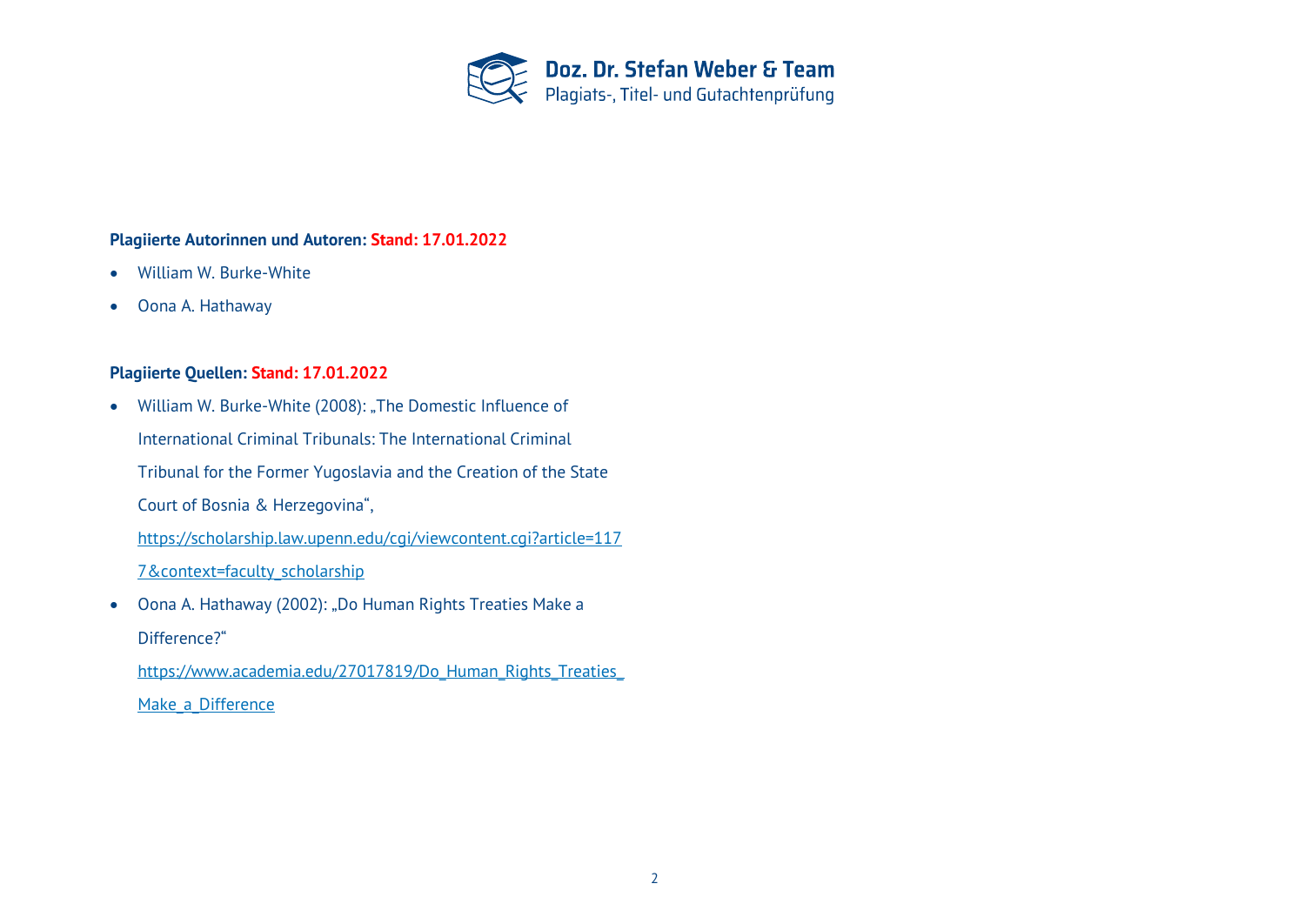

| <b>Unzitierte Quelle</b>                                                          | Passage bei Zadić ohne Kenntlichmachung und                                     |
|-----------------------------------------------------------------------------------|---------------------------------------------------------------------------------|
|                                                                                   | Zitierung (Verstoß gegen § 51 Abs. 2 Z 31 UG)                                   |
| The approach finds its intellectual antecedents in the work of                    | The liberal theory is built up on the work of Immanuel Kant. In                 |
| Immanuel Kant, in particular his essay Perpetual Peace. <sup>54</sup> In the      | his essay "Perpetual Peace", Kant argues that "the civil                        |
| essay, Kant argues that the first condition of perpetual peace is                 | construction in every nation should be republican". <sup>127</sup> This is      |
| that "the civil construction of every nation should be republican," <sup>55</sup> | because in his view, republican states (i.e. democracies) require               |
| because republican governments (i.e., representative democracies)                 | the consent of their citizen before going to war, and most                      |
| rely on the consent of the citizens to engage in war and must                     | citizens would not engage in war as it is costly and risky. <sup>128</sup> This |
| therefore "consider all its calamities before committing                          | was later taken up by international relations scholars most                     |
| themselves to so risky a game." <sup>56</sup> Kant's claim was later taken up     | notably Doyle, who argues that although liberal states engage                   |
| by international relations scholars who claimed that although"                    | in war, they do not engage in war with one another. <sup>129</sup>              |
| liberal" states engage in war, they do not engage in war with one                 | $- - -$                                                                         |
| another.                                                                          | 127 Immanuel Kant, Perpetual Peace, in PERPETUAL PEACE AND OTHER                |
|                                                                                   | ESSAYS ON POLITICS, HISTORY, AND MORALS 107 (Hackett Co., Ted                   |
| 54 IMMANUEL KANT, Perpetual Peace, in PERPETUAL PEACE AND OTHER                   | Humphrey trans., 1983) (1795); HATHAWAY & KOH, Supra note 78, at 78.            |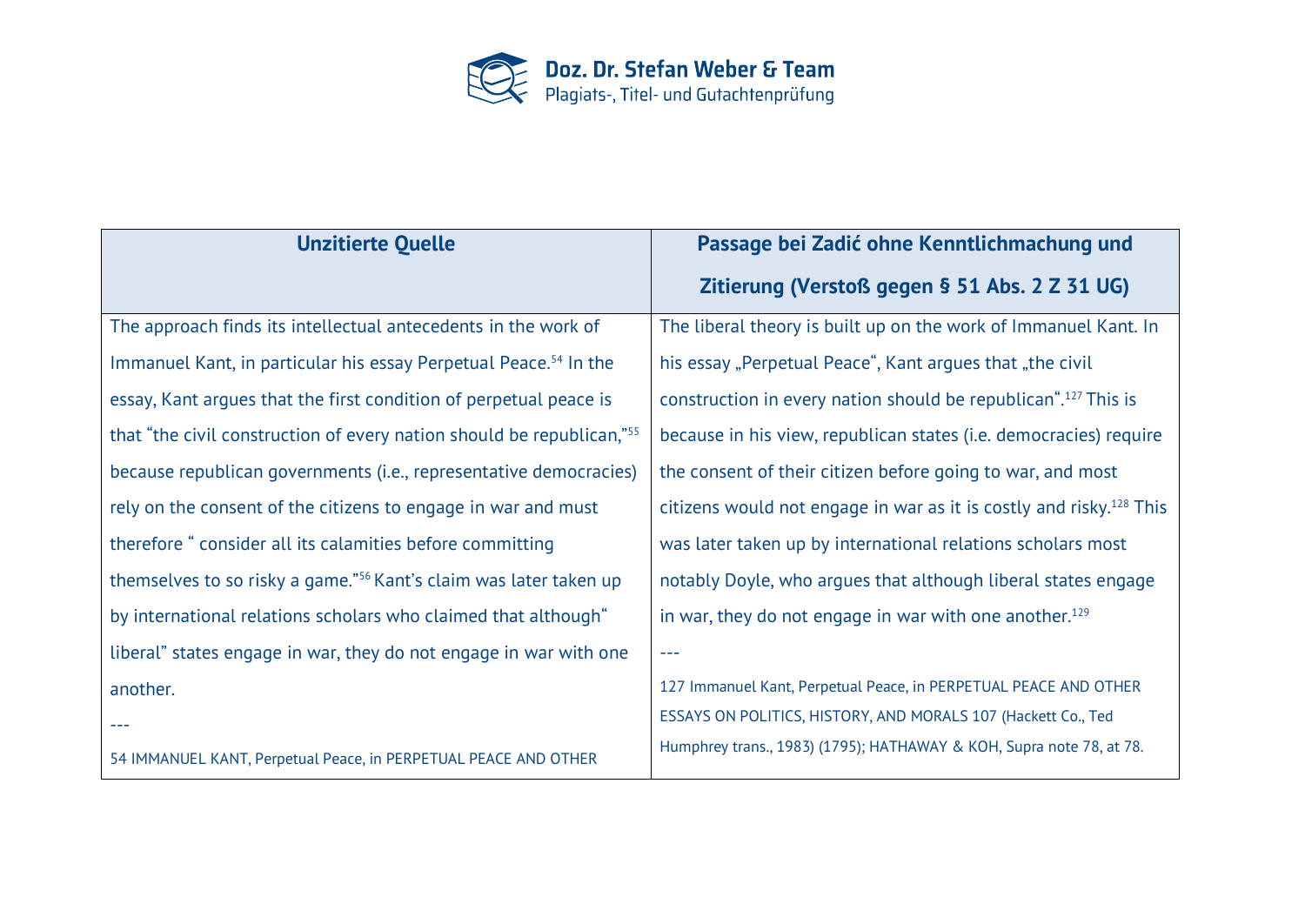

| ESSAYS ON POLITICS, HISTORY, AND MORALS 107 (Ted Humphrey trans.,              | 128 ld.                                                               |
|--------------------------------------------------------------------------------|-----------------------------------------------------------------------|
| Hackett Publ'g Co. 1983) (1795).                                               | 129 Michael W. Doyle, Kant, Liberal Legacies, and Foreign Affairs, 12 |
| 55 Id. at 112.                                                                 | PHILOSOPHY AND PUBLIC AFFAIRS 205 (1983).                             |
| 56 Id. at 113.                                                                 | (S. 28; Kategorie <b>Bauernopfer-Referenz</b> )                       |
| 57 The central work on this topic is Michael W. Doyle, Kant, Liberal Legacies, |                                                                       |
| and Foreign Affairs, 12 PHIL. & PUB. A FF. 205 (1983)                          |                                                                       |
| (Hathaway 2002, S. 1952)                                                       |                                                                       |
| [] the ICTY was notoriously slow in reviewing cases, due in large              | The ICTY was notoriously slow in reviewing these cases. []            |
| part to staff limitations and competing priorities.                            | This can be attributed to limited staff assigned to review the        |
| (Burke-White 2008, S. 313)                                                     | cases as other priorities more relevant.                              |
|                                                                                | $(S. 47;$ keine Fußnote)                                              |
| Overall, norm leadership provides for the transfer and exchange of             | Established relationships and judicial networks helped to             |
| policies and practices among judicial institutions at different                | transfer know-how, exchange policies and practices among              |
| levels of governance.                                                          | judicial institutions at different levels of governance.              |
| (Burke-White 2008, S. 308)                                                     | $(S. 189;$ keine Fußnote)                                             |
| Third, the nature of the jurisdictional relationship between                   | Third, jurisdictional relationships between domestic and              |